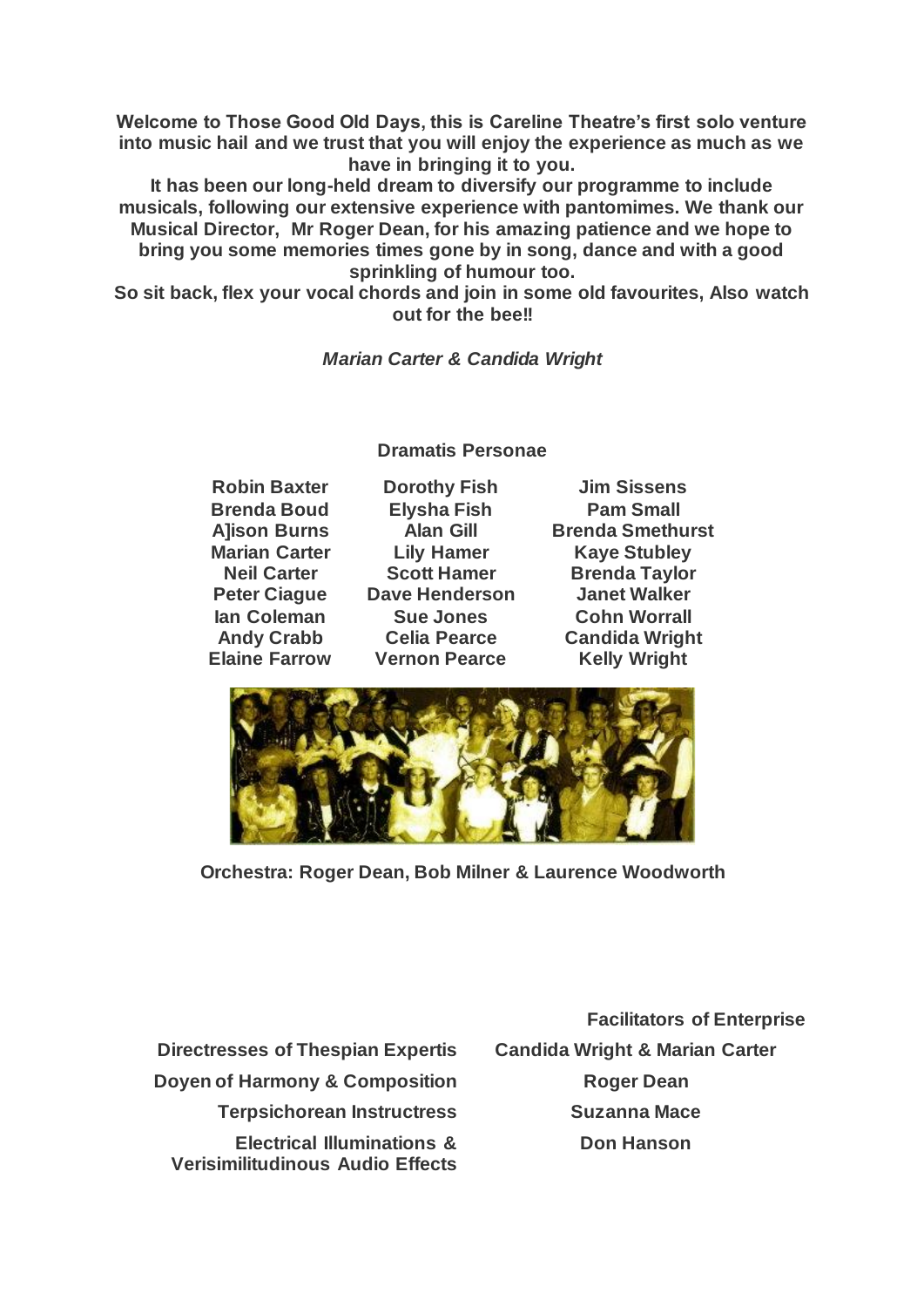| Helen Baxter, Maggie Lawley, Lee<br><b>Walker</b>                                                              |  |
|----------------------------------------------------------------------------------------------------------------|--|
| <b>Sofia Crabb</b>                                                                                             |  |
| Dave Henderson, Lynne Martin, Mike<br><b>Wadsworth</b>                                                         |  |
| <b>Janet Walker</b>                                                                                            |  |
| <b>Kaye Stubley</b>                                                                                            |  |
| <b>Andy Crabb</b>                                                                                              |  |
| Master Carpenters Robin Baxter, Mike Wadsworth, Colin<br><b>Worrall</b>                                        |  |
| <b>Helen Wadsworth</b>                                                                                         |  |
| <b>Andy Headford Lord, Gill Ward</b>                                                                           |  |
| <b>Jenny Hart</b>                                                                                              |  |
| Anna Cameron, Keith Hart, Derek<br>Martyr, Alison McInnes, Patricia<br><b>Taylor, Ken Ward, David Williams</b> |  |
| <b>Ann Martyr</b>                                                                                              |  |
| <b>Debbie Connelly</b>                                                                                         |  |
| Sylvia Johnston, Brenda Taylor,<br><b>Helen Wadsworth</b>                                                      |  |
| <b>Scott Hamer</b>                                                                                             |  |
| <b>Candida Wright</b>                                                                                          |  |
| <b>Marian Carter, Sonia Crabb</b>                                                                              |  |
| <b>HISTORY OF OLD TIME MUSIC HALL</b>                                                                          |  |
|                                                                                                                |  |



**Music Hall is a type of British theatrical** 

**entertainment which was popular between 1850 and 1960. It involved a mixture of popular song, comedy, speciality acts and variety entertainment. Originating in saloon bars within public houses during the 1830s, music hall**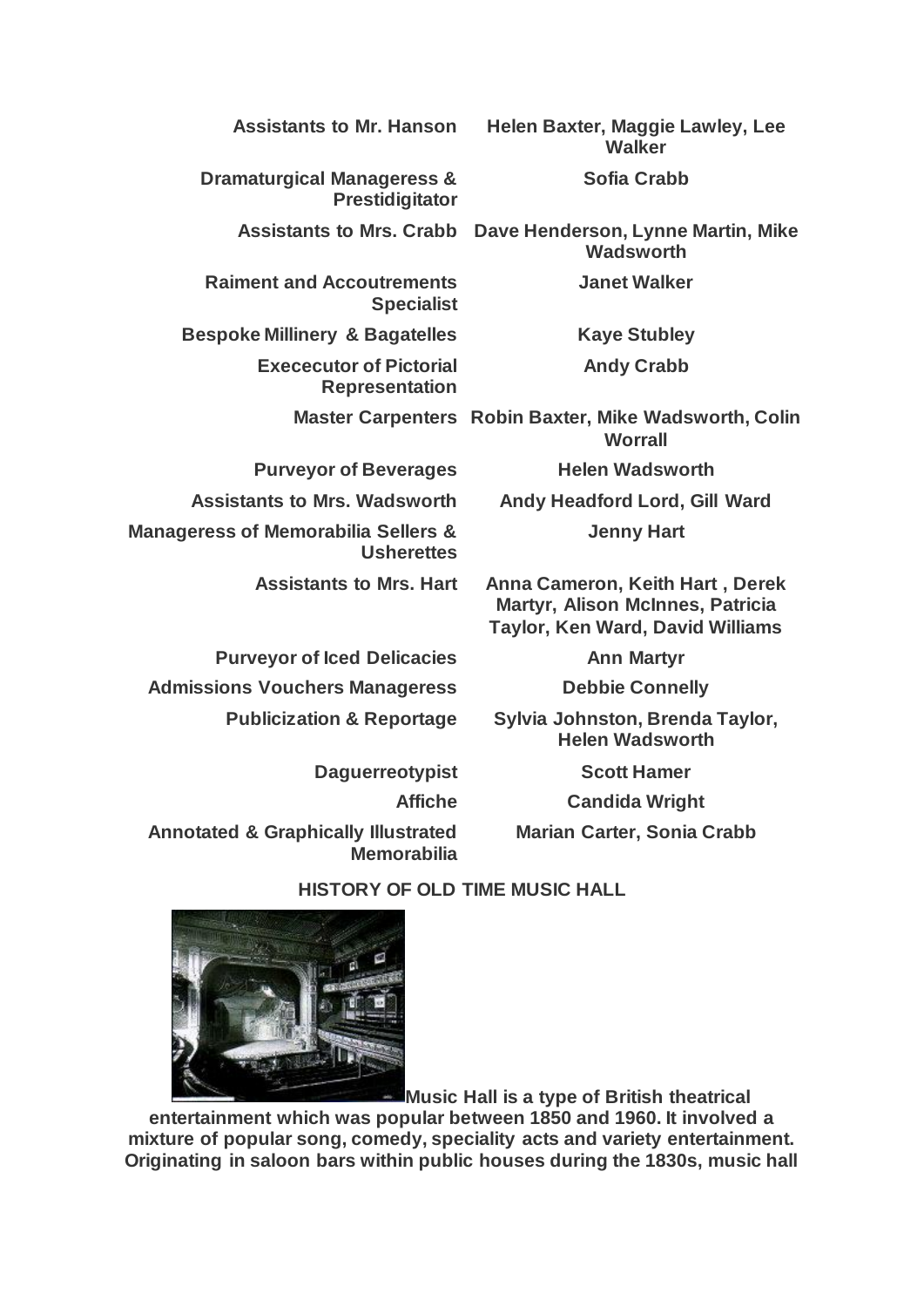**entertainment became increasingly popular with audiences, so much so, that during the l850s, the public houses were demolished and music hall theatres developed in their place. These theatres were designed chiefly so people could consume food and alcohol and smoke tobacco in the auditorium while the entertainment took place. Early music halls included the Canterbury Music Hall in Lambeth and The Middlesex, in Drury Lane, otherwise known as the Old Mo.**

**By the mid-nineteenth century, the halls created a demand for new and catchy popular songs. As a result, professional songwriters were enlisted to provide the music for a plethora of star performers including, more notably Marie Lloyd, Dan Leno, Little Tich and George Leyboume. Music hall did not adopt its own unique style. Instead all forms of entertainment were performed: male and female impersonators, lions comiques, a parody of upper-class toffs or "swells" by artistes whose stage appearance, resplendent in evening dress, contrasted with the cloth-cap image of most of their music-hall contemporaries. Their songs were "hymns of praise to the virtues of idleness. womanising and drinking", perhaps the most well known of which is George Leybourne's Champagne Charlie. Mime artists and impressionists, trampoline acts, and comic pianists such as John Orlando Parry and George Grossmith were just a few of the many types of entertainments the audiences could expect to find over the next forty years.**

**During the First World War the halls were used to stage charity events in aid of the war effort. Music hall entertainment continued after the war, but became less popular due to upcoming Jazz, Swing, and Big Band dance music acts. Licensing restrictions had also changed, and drinking was banned from the auditorium. A new type of music hall entertainment had arrived, in the form of variety, and many music hall performers failed to make the transition. Deemed old fashioned and with the closure of many halls, music hall entertainment ceased and the modern day variety shows began. The final demise was competition from television, which grew very popular after the Queen's coronation was televised. In 1957, the playwright John Osborne delivered this elegy: "The music hall is dying. and with it. a significant part of England. Some of the heart of England has gone: something that once belonged to everyone, for this was truly a folk art."**



**THE PEARLY KINGS AND QUEENS**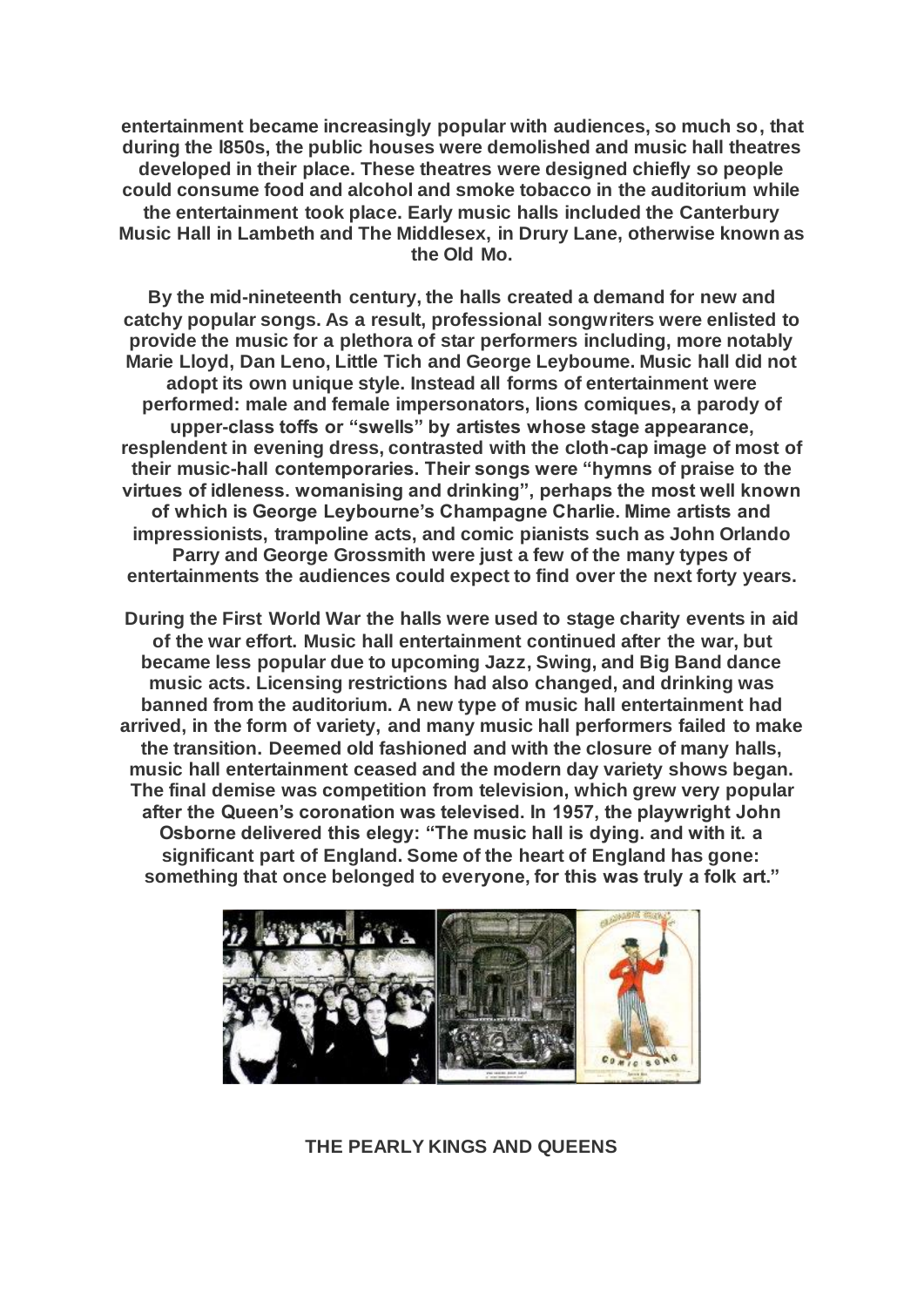

**The London tradition of the Pearly Kings and Queens began in** *1875,* **by a orphan named Henry Croft. His first job was as a Municipal Road Sweeper in the market of Somers Town, and he was particularly drawn to the London Costermongers (Street traders) who were caring and looked after each other if they were sick or in need.**

**Henry was fascinated by this way of life and decided he would like to help those who were more unfortunate than himself, including the children back at the orphanage where he had spent his early life.**

**The Costermongers were in the habit of wearing trousers decorated at the seams with pearl buttons and Henry adapted this to create a pearly suit to draw attention to himself and aid his fund-raising activities. As he swept the market streets he started to collect all the pearl buttons he found that had fallen off of the clothes of people visiting the market, and when he had enough he started to sew them on his cap and then continued until his entire suit was filled. Because Henry was an orphan he had no one to help him with his suit so he had to learn how to sew. It was this that started the tradition, which is still carried on by descendants of original Pearly Families, that it is the Pearly Kings who do all the designs and sewing and not the Queens.**

**Each pearly outfit can hold many tens of thousands of buttons on it and can weigh as much as 30 kilograms or more. There are two types of suit - a Smother Suit, totally covered in buttons and a Skeleton Suit with far fewer buttons.**

**Henry Croft was in so much demand for his charity work, as many of London's hospitals, workhouses and orphanages needed help, that he turned to his friends the Costermongers and they did not let him down. Many of the Costermongers became the first Pearly Families.**

**Croft died in January 1930 (aged 68) and it is estimated that he had raised £5,000 (approximately £200.000 in today's values) for those suffering in London. His funeral s as a spectacular affair, and as filmed by Pathe News. All of the Pearlies attended (roughly 400) and they followed the coffin to where Henry was buried.**

**The Pearly tradition has survived for over 125years and hopefully it will continue for many more to come. A parade of real-life Pearly Kings and Queens was featured at the 2012 Summer Olympics Opening Ceremony.**